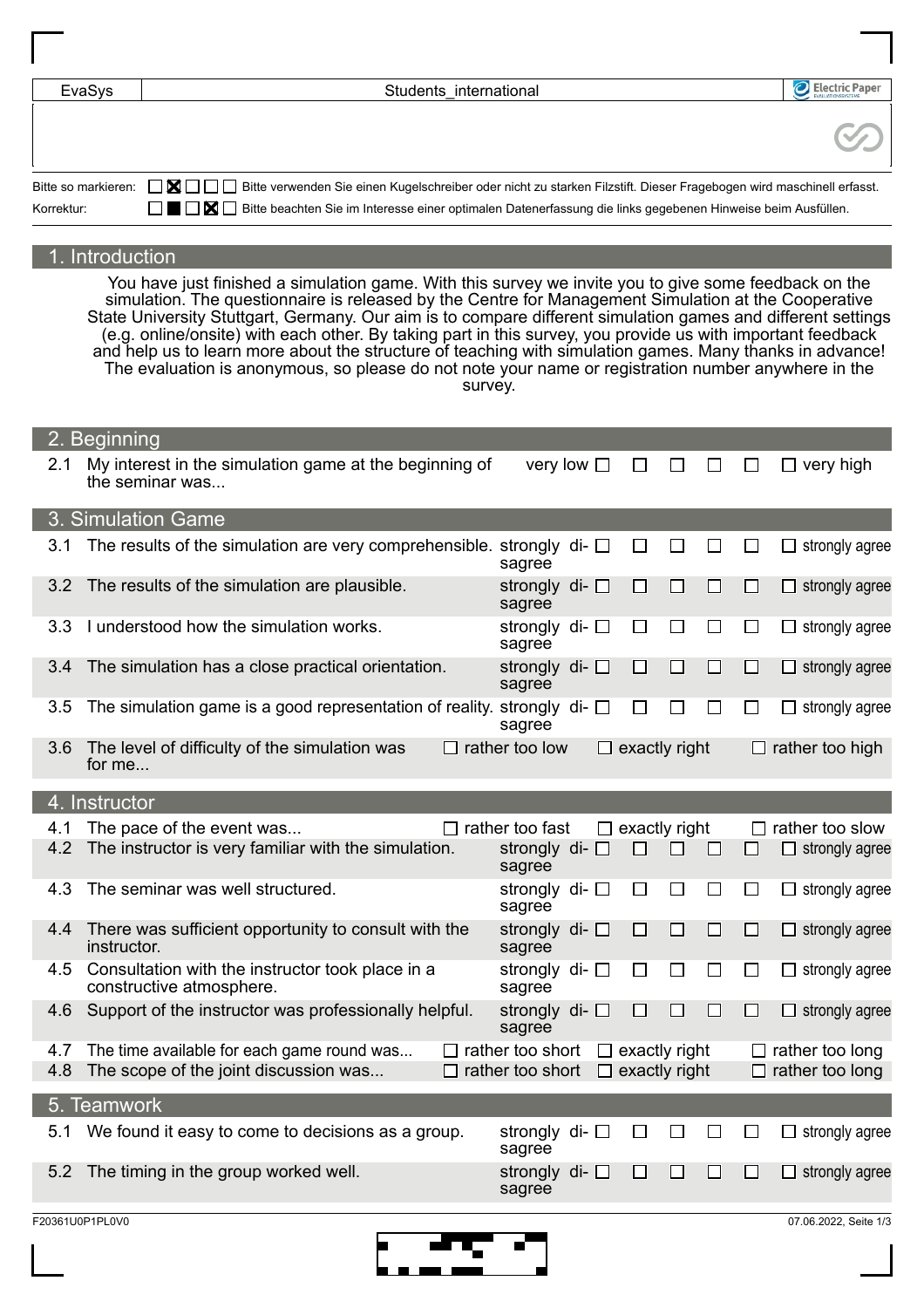|            | EvaSys         |                                                                                                           | Students_international |                       |                                  |             |                      |        |        |        |               | Electric Paper           |
|------------|----------------|-----------------------------------------------------------------------------------------------------------|------------------------|-----------------------|----------------------------------|-------------|----------------------|--------|--------|--------|---------------|--------------------------|
|            |                | 5. Teamwork [Fortsetzung]                                                                                 |                        |                       |                                  |             |                      |        |        |        |               |                          |
| 5.3        |                | The atmosphere in the group was good.                                                                     |                        |                       | strongly di- $\square$<br>sagree |             | ப                    |        | $\sim$ | □      |               | strongly agree           |
| 5.4        |                | would say that our team was well organised.                                                               |                        |                       | strongly di- $\square$<br>sagree |             | □                    | $\Box$ | $\Box$ | □      |               | strongly agree           |
| 5.5        |                | Everybody in the group had a function.                                                                    |                        |                       | strongly di- $\square$<br>sagree |             | П                    | $\Box$ | $\Box$ | □      |               | strongly agree           |
| 5.6        |                | There was a clear distribution of tasks in the group.                                                     |                        |                       | strongly di- $\square$<br>sagree |             | □                    | □      | □      | □      |               | strongly agree           |
| 5.7        |                | I knew what my tasks were.                                                                                |                        |                       | strongly di- $\square$<br>sagree |             | □                    | $\Box$ | $\Box$ | $\Box$ |               | strongly agree           |
|            | 6. Students    |                                                                                                           |                        |                       |                                  |             |                      |        |        |        |               |                          |
| 6.1        |                | I actively participated in the evaluation phases (joint<br>discussion of the game results in the plenum). |                        |                       | strongly di- $\square$<br>sagree |             | $\Box$               |        | $\sim$ | $\Box$ |               | strongly agree           |
| 6.2        |                | I actively participated in the decision-making phases<br>(work in small groups).                          |                        |                       | strongly di- $\square$<br>sagree |             | $\Box$               | □      | $\Box$ | □      |               | strongly agree           |
| 6.3        |                | When others look at my role, they would count me as<br>one of the more active participants.               |                        |                       | strongly di- $\square$<br>sagree |             | $\Box$               | $\Box$ | $\Box$ | $\Box$ |               | strongly agree           |
| 6.4        |                | How often have you participated in a<br>simulation game prior to this event?                              |                        | $\Box$ 0<br>$\Box$ >4 |                                  |             | $\Box$ 1-2           |        |        |        | $\square$ 3-4 |                          |
| 6.5        |                | My professional knowledge at the<br>beginning of the event was                                            |                        | □                     | rather too low                   |             | $\Box$ exactly right |        |        | $\Box$ |               | rather too high          |
|            |                | 7. Learning and overall evaluation                                                                        |                        |                       |                                  |             |                      |        |        |        |               |                          |
| 7.1        |                | I learned a lot in the simulation game.                                                                   |                        |                       | strongly di- $\square$<br>sagree |             | $\Box$               |        | $\sim$ | □      |               | strongly agree           |
| 7.2        | seminar.       | I learned something meaningful and important in this                                                      |                        |                       | strongly di- $\square$<br>sagree |             | $\Box$               | $\Box$ | $\Box$ | □      |               | strongly agree           |
| 7.3        |                | My understanding of my field of study has been<br>enhanced by the seminar.                                |                        |                       | strongly di- $\Box$<br>sagree    |             | $\Box$               | $\Box$ | $\Box$ | $\Box$ |               | strongly agree           |
| 7.4        |                | All in all, attending the seminar was worth it for me.                                                    |                        |                       | strongly di- □<br>sagree         |             |                      |        |        |        |               | strongly agree           |
| 7.5        |                | I found the simulation game very motivating.                                                              |                        |                       | strongly di- $\square$<br>sagree |             | $\Box$               | ΙI     | ΙI     | $\Box$ |               | $\Box$ strongly agree    |
| 7.6        |                | How satisfied are you with the seminar overall?                                                           |                        |                       | dissatisfied                     | very $\Box$ | $\Box$               | $\Box$ | □      | $\Box$ |               | $\Box$ very<br>satisfied |
|            | 8. Allgemeines |                                                                                                           |                        |                       |                                  |             |                      |        |        |        |               |                          |
| 8.1<br>8.2 |                | Which gender do you align with?<br>Name of your University:                                               |                        | $\square$ male        |                                  |             | $\Box$ female        |        |        |        |               | $\Box$ non-binary        |
|            |                |                                                                                                           |                        |                       |                                  |             |                      |        |        |        |               |                          |
| 8.3        |                | Your programm of study:                                                                                   |                        |                       |                                  |             |                      |        |        |        |               |                          |
| 8.4        |                | Name of the class the simulation game was part of:                                                        |                        |                       |                                  |             |                      |        |        |        |               |                          |
|            |                |                                                                                                           |                        |                       |                                  |             |                      |        |        |        |               |                          |
| 8.5        |                | Name of the simulation game:                                                                              |                        |                       |                                  |             |                      |        |        |        |               |                          |